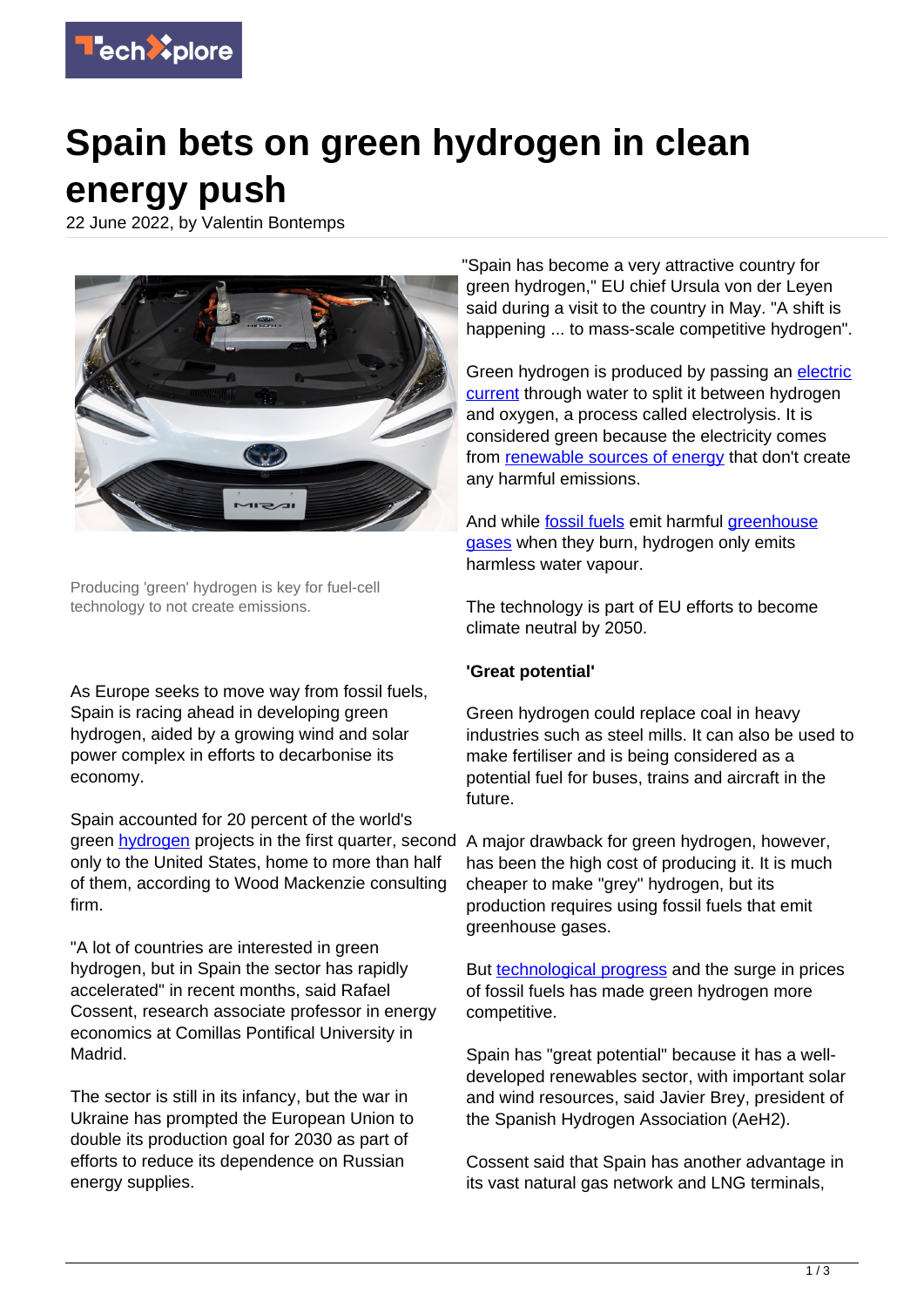

which could be transformed to export hydrogen.

The government launched last year a 1.5-billioneuro (\$1.8-billion) plan to support green hydrogen projects over the next three years, tapping a European Union Covid recovery fund to do so.

Adding private investments, close to nine billion euros will be spent by 2030.

## **Future energy hub?**

Spanish energy companies such as Iberdrola, Repsol and Enagas have all launched green hydrogen projects.

Enagas teamed up with global steel giant ArcelorMittal and fertiliser maker Fertiberia for a huge project dubbed HyDeal Espana in northern Asturias region.

The site will have around 15 solar parks that could produce 330,000 tonnes of hydrogen per year by 2030, making it the biggest project of this type in the world, according to the International Renewable Energy Agency.

"This shows the sector has matured," said Brey of AeH2. "2030 may appear far away, but in reality it's tomorrow."

Spain "holds all the cards to become an energy hub," he added.

But the country still has some obstacles to clear before it can become a leader in the burgeoning sector.

"To win, Spain will have to speed up the deployment of solar and [wind farms,](https://techxplore.com/tags/wind+farms/) as electrolysis consumes a lot of electricity," Cossent said, adding that projects were stuck in "administrative bottlenecks."

Spain also lacks **energy** connectivity with the rest of Europe, but the government has revived a gas pipeline project linking Catalonia and France, which Madrid wants to use to ship hydrogen.

© 2022 AFP